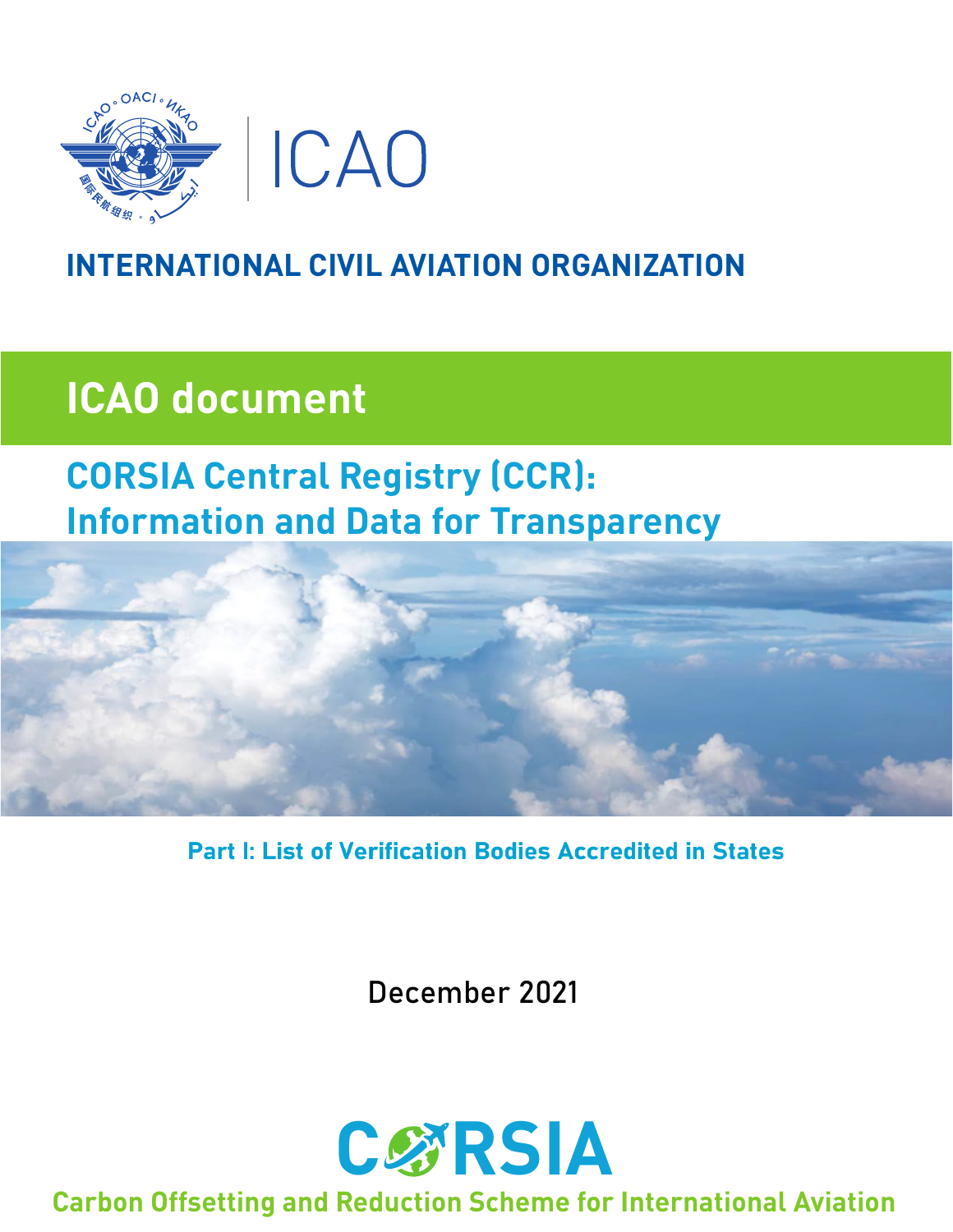This is Part I of the ICAO document "CORSIA Central Registry (CCR): Information and data for *transparency*" that is referenced in Annex  $16$  — Environmental Protection, Volume IV — Carbon Offsetting and Reduction Scheme for International Aviation (CORSIA). Part I of this ICAO CORSIA document is material approved by the ICAO Council for publication by ICAO to support Annex 16, Volume IV and is essential for the implementation of the CORSIA. Part I of this ICAO CORSIA document is available on the ICAO CORSIA website and may only be amended by the Council.

Disclaimer: The designations employed and the presentation of the material presented in Part I of this ICAO CORSIA document do not imply the expression of any opinion whatsoever on the part of ICAO concerning the legal status of any country, territory, city or area or of its authorities, or concerning the delimitation of its frontiers or boundaries.

The table below shows the amendments to Part I of this ICAO document over time, together with the dates on which the amendments were approved by the Council.

| Edition                 | Amendment                                                                                                                                                                                                                                                                                                                                       | Approved    |
|-------------------------|-------------------------------------------------------------------------------------------------------------------------------------------------------------------------------------------------------------------------------------------------------------------------------------------------------------------------------------------------|-------------|
| $2nd$ Edition           | Information on 16 verification bodies from six States.<br>South Africa provided information for the first time.                                                                                                                                                                                                                                 | 20 Sep 2019 |
| $3rd$ Edition           | Information on 24 verification bodies from eight States.<br>China and Senegal provided information for the first time.                                                                                                                                                                                                                          | 28 Nov 2019 |
| 4 <sup>th</sup> Edition | Information on 26 verification bodies from ten States.<br>Czechia and India provided information for the first time.                                                                                                                                                                                                                            | 24 Dec 2019 |
| $5th$ Edition           | Information on 31 verification bodies from 13 States.<br>Japan, Mexico and Thailand provided information for the first time. India<br>updated the information previously submitted.                                                                                                                                                             | 04 Mar 2020 |
| $6th$ Edition           | Information on 40 verification bodies from 17 States.<br>Chile, France, Germany, and Netherlands provided information for the<br>first time. Thailand and United Kingdom updated the information<br>previously submitted.                                                                                                                       | 30 Apr 2020 |
| $7th$ Edition           | Information on 64 verification bodies from 30 States.<br>Twenty-three (23) States updated the information previously submitted.                                                                                                                                                                                                                 | 17 Dec 2020 |
| 8 <sup>th</sup> Edition | Information on 64 verification bodies from 35 States.<br>Iraq, Lao People's Democratic Republic, Paraguay, Vanuatu, and Viet<br>Nam provided information for the first time. Four States updated the<br>information previously submitted.                                                                                                       | 22 Jun 2021 |
| $9th$ Edition           | Information on 60 verification bodies from 39 States.<br>Bhutan, Colombia, Dominican Republic, Seychelles, and Turkey provided<br>information for the first time.<br>Three (3) States updated the information previously submitted.<br>States that have not submitted information for the latest year are indicated<br>with an asterisk $(*)$ . | 21 Dec 2021 |

#### Amendments to Part I of the ICAO document "CORSIA Central Registry: Information and Data for Transparency"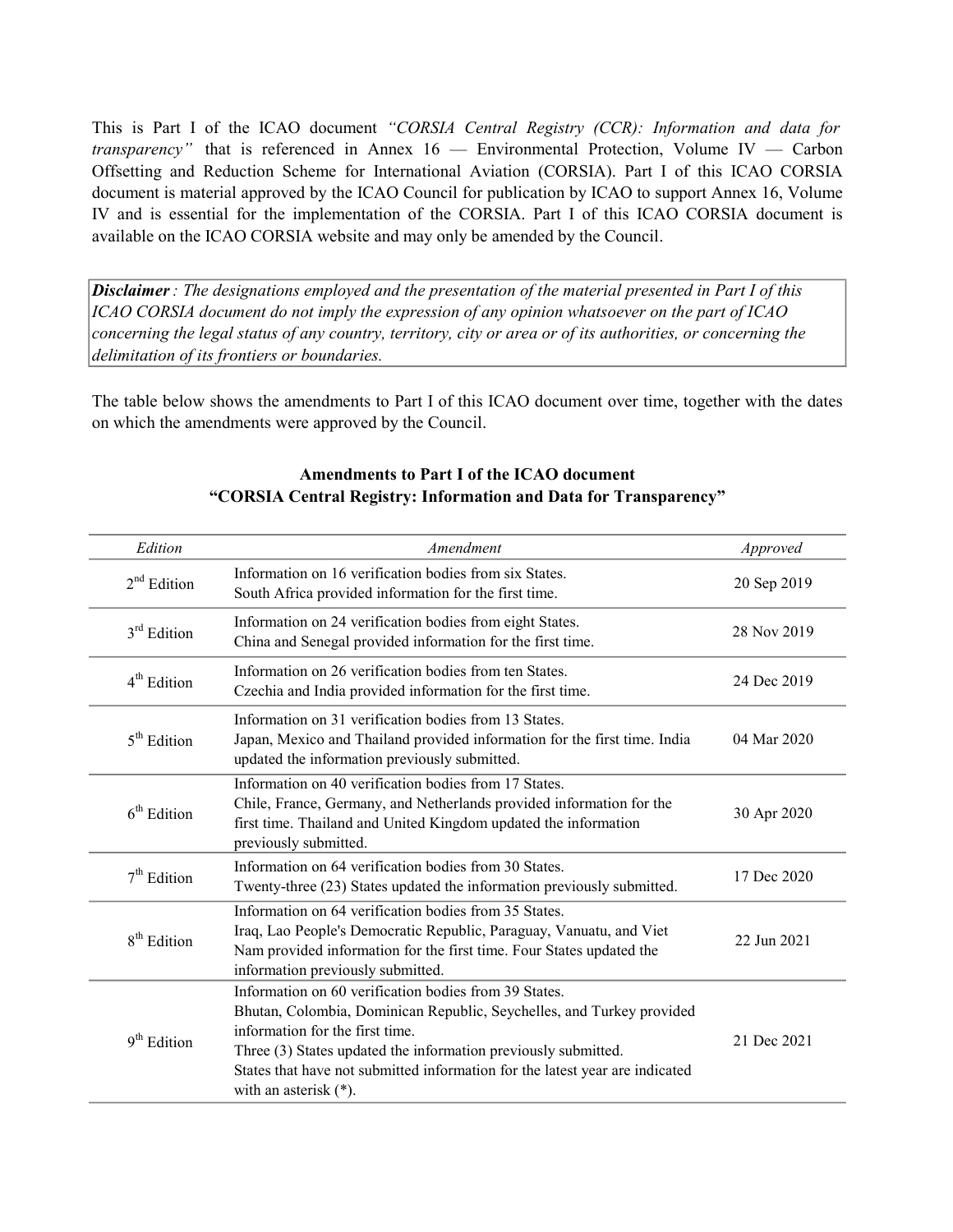#### PART I: List of Verification Bodies Accredited in States

This part of the ICAO document "CORSIA Central Registry (CCR): Information and data for transparency" contains the list of verification bodies accredited in States in accordance with the Note of Table A5-3 in Appendix 5 to Annex 16, Volume IV.

The information used to produce this part of the ICAO CORSIA document is based on the data submitted by States through the CCR.

| <b>State</b>        | <b>Verification Body Name</b>                                          |
|---------------------|------------------------------------------------------------------------|
| Afghanistan*        | TUV India Pvt. Ltd                                                     |
| Algeria             | VERIFAVIA (Singapore) Pte.ltd                                          |
| Austria             | TÜV SÜD Landesgesellschaft Österreich GmbH                             |
| Bhutan*             | Nippon Kaiji Kyokai                                                    |
| Canada*             | Brightspot Climate Inc.                                                |
| Chile*              | SGS TECNOS, S.A.U.                                                     |
| Chile*              | Verifavia (Singapore) Pte Ltd                                          |
| China               | Second Research Institute of Civil Aviation Administration of China    |
| China               | Science Park Co., Ltd. of Civil Aviation University of China (Tianjin) |
| China               | Beijing Capital Airport Energy Saving Technology Service Co. Ltd       |
| China               | Guangzhou CEPREI Certification Body                                    |
| China               | China Quality Certification Centre                                     |
| China               | China Classification Society Certification Company (CCSC)              |
| China               | Shenzhen CTI International Certification Co., Ltd.                     |
| Colombia*           | VERIFAVIA (SINGAPORE) PTE LTD                                          |
| Costa Rica          | <b>INTECO</b>                                                          |
| Czechia             | <b>VERIFIKACE CZ</b>                                                   |
| Dominican Republic* | <b>AENOR</b> Internacional S.A.U.                                      |
| France              | E&Y Associés                                                           |
| France              | <b>VERIFAVIA SARL</b>                                                  |
| Germany             | <b>ETSverification GmbH</b>                                            |
| Germany             | Müller-BBM Cert GmbH                                                   |
| Germany             | <b>KPMG Cert GmbH</b>                                                  |
| Greece              | TÜV AUSTRIA HELLAS Ltd                                                 |
| Greece              | <b>EMICERT CERTIFICATION SERVICES LIMITED</b>                          |
| Greece              | <b>EUROCERT SA</b>                                                     |
| India               | M/s Bureau Veritas India Pvt. Ltd.                                     |
| India               | TUV India Pvt. Ltd.                                                    |
| Indonesia           | PT. Mutuagung Lestari                                                  |

Last updated: 15 Dec 2021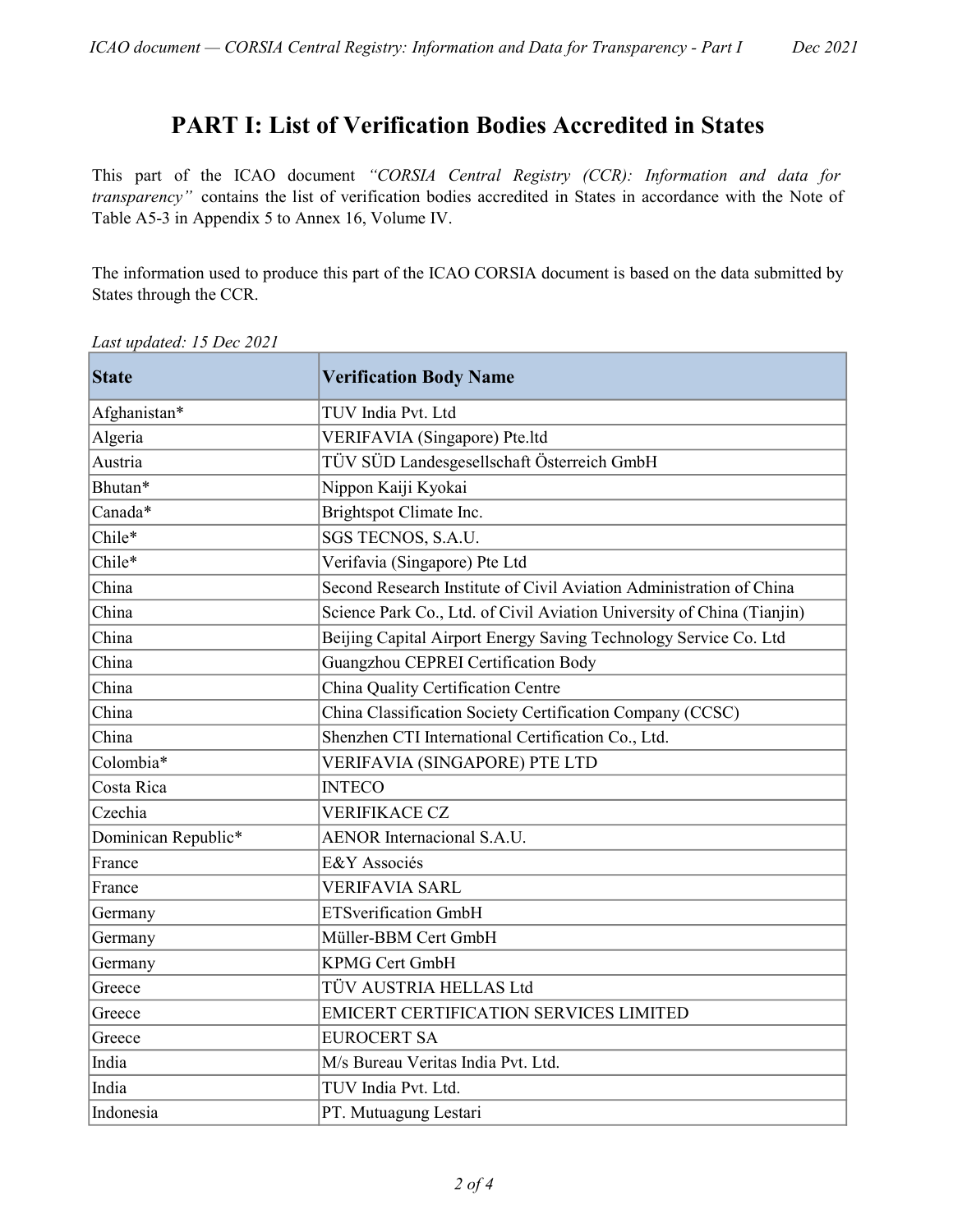| Indonesia<br>PT. TUV Rheinland Indonesia<br>Indonesia<br>PT. Intertek Utama Services<br>Iraq*<br>VERIFAVIA(Singapore) Pte Ltd<br><b>ETSverification GmbH</b><br>Iraq*<br>NIPPON KAIJI KYOKAI<br>Japan<br><b>Bureau Veritas Latvia</b><br>Latvia<br>Lithuania*<br>VERIFAVIA (UK) Ltd<br>Mexico<br>Asociación de Normalización y Certificación A.C.<br>Mexico<br>ÁDDERE SOLUTIONS, S.C.<br>Mexico<br>Ruby Canyon México S.A. de C.V.<br>Netherlands*<br>PricewaterhouseCoopers Certification B.V. | <b>State</b> | <b>Verification Body Name</b> |
|-------------------------------------------------------------------------------------------------------------------------------------------------------------------------------------------------------------------------------------------------------------------------------------------------------------------------------------------------------------------------------------------------------------------------------------------------------------------------------------------------|--------------|-------------------------------|
|                                                                                                                                                                                                                                                                                                                                                                                                                                                                                                 |              |                               |
|                                                                                                                                                                                                                                                                                                                                                                                                                                                                                                 |              |                               |
|                                                                                                                                                                                                                                                                                                                                                                                                                                                                                                 |              |                               |
|                                                                                                                                                                                                                                                                                                                                                                                                                                                                                                 |              |                               |
|                                                                                                                                                                                                                                                                                                                                                                                                                                                                                                 |              |                               |
|                                                                                                                                                                                                                                                                                                                                                                                                                                                                                                 |              |                               |
|                                                                                                                                                                                                                                                                                                                                                                                                                                                                                                 |              |                               |
|                                                                                                                                                                                                                                                                                                                                                                                                                                                                                                 |              |                               |
|                                                                                                                                                                                                                                                                                                                                                                                                                                                                                                 |              |                               |
|                                                                                                                                                                                                                                                                                                                                                                                                                                                                                                 |              |                               |
|                                                                                                                                                                                                                                                                                                                                                                                                                                                                                                 |              |                               |
| Oman*<br>Verifavia (Singapore) Pte. Ltd.                                                                                                                                                                                                                                                                                                                                                                                                                                                        |              |                               |
| VERIFAVIA (Singapore) Pte.Ltd<br>Paraguay                                                                                                                                                                                                                                                                                                                                                                                                                                                       |              |                               |
| Portugal<br>APCER - Associação Portuguesa de Certificação                                                                                                                                                                                                                                                                                                                                                                                                                                       |              |                               |
| SGS ICS - Serviços Internacionais de Certificação, Lda.<br>Portugal                                                                                                                                                                                                                                                                                                                                                                                                                             |              |                               |
| Korea Testing & Research Institute(KTR)<br>Republic of Korea                                                                                                                                                                                                                                                                                                                                                                                                                                    |              |                               |
| Republic of Korea<br>Lloyd's Register Quality Assurance(Korea) Ltd.                                                                                                                                                                                                                                                                                                                                                                                                                             |              |                               |
| Republic of Korea<br>DNV Business Assurance Korea Ltd.(DNV BA KOREA)                                                                                                                                                                                                                                                                                                                                                                                                                            |              |                               |
| Romania<br><b>AEROQ</b>                                                                                                                                                                                                                                                                                                                                                                                                                                                                         |              |                               |
| Romania<br>TQ CONSULTANTA SI RECRUTARE SRL                                                                                                                                                                                                                                                                                                                                                                                                                                                      |              |                               |
| <b>INSAFAC</b><br>Senegal                                                                                                                                                                                                                                                                                                                                                                                                                                                                       |              |                               |
| Senegal<br>VERIFAVIA (Singapore)                                                                                                                                                                                                                                                                                                                                                                                                                                                                |              |                               |
| Seychelles*<br>VERIFAVIA (Singapore) Pte Ltd                                                                                                                                                                                                                                                                                                                                                                                                                                                    |              |                               |
| TÜV SÜD PSB Pte Ltd<br>Singapore                                                                                                                                                                                                                                                                                                                                                                                                                                                                |              |                               |
| Singapore<br>Verifavia (Singapore) Pte. Ltd.                                                                                                                                                                                                                                                                                                                                                                                                                                                    |              |                               |
| South Africa*<br><b>VERIFAVIA</b> (Singapore) PTE LTD 1                                                                                                                                                                                                                                                                                                                                                                                                                                         |              |                               |
| South Africa*<br>CoZero                                                                                                                                                                                                                                                                                                                                                                                                                                                                         |              |                               |
| Spain<br>SGS TECNOS, S.A.U                                                                                                                                                                                                                                                                                                                                                                                                                                                                      |              |                               |
| AENOR INTERNACIONAL, S.A.U.<br>Spain                                                                                                                                                                                                                                                                                                                                                                                                                                                            |              |                               |
| Thailand<br>TUV NORD (Thailand) Ltd.                                                                                                                                                                                                                                                                                                                                                                                                                                                            |              |                               |
| Management System Certification Institute (Thailand), Foundation for<br>Thailand                                                                                                                                                                                                                                                                                                                                                                                                                |              |                               |
| <b>Industrial Development</b><br>TURKISH STANDARDS INSTITUTION<br>Turkey                                                                                                                                                                                                                                                                                                                                                                                                                        |              |                               |
| United Kingdom<br>VerifAvia (UK) Ltd                                                                                                                                                                                                                                                                                                                                                                                                                                                            |              |                               |
| United Kingdom<br>Bureau Veritas Certification Holding SAS (UK branch)                                                                                                                                                                                                                                                                                                                                                                                                                          |              |                               |
|                                                                                                                                                                                                                                                                                                                                                                                                                                                                                                 |              |                               |
| United Kingdom<br><b>SGS United Kingdom Limited</b><br>Lucideon CICS Limited                                                                                                                                                                                                                                                                                                                                                                                                                    |              |                               |
| United Kingdom<br><b>United States</b>                                                                                                                                                                                                                                                                                                                                                                                                                                                          |              |                               |
| Internat Energy Solutions Canada Inc.<br><b>INSAFAC</b>                                                                                                                                                                                                                                                                                                                                                                                                                                         |              |                               |
| <b>United States</b><br><b>GHD</b> Limited                                                                                                                                                                                                                                                                                                                                                                                                                                                      |              |                               |
| <b>United States</b><br><b>United States</b><br>Aster Global Environmental Solutions, Inc. (AGES)                                                                                                                                                                                                                                                                                                                                                                                               |              |                               |